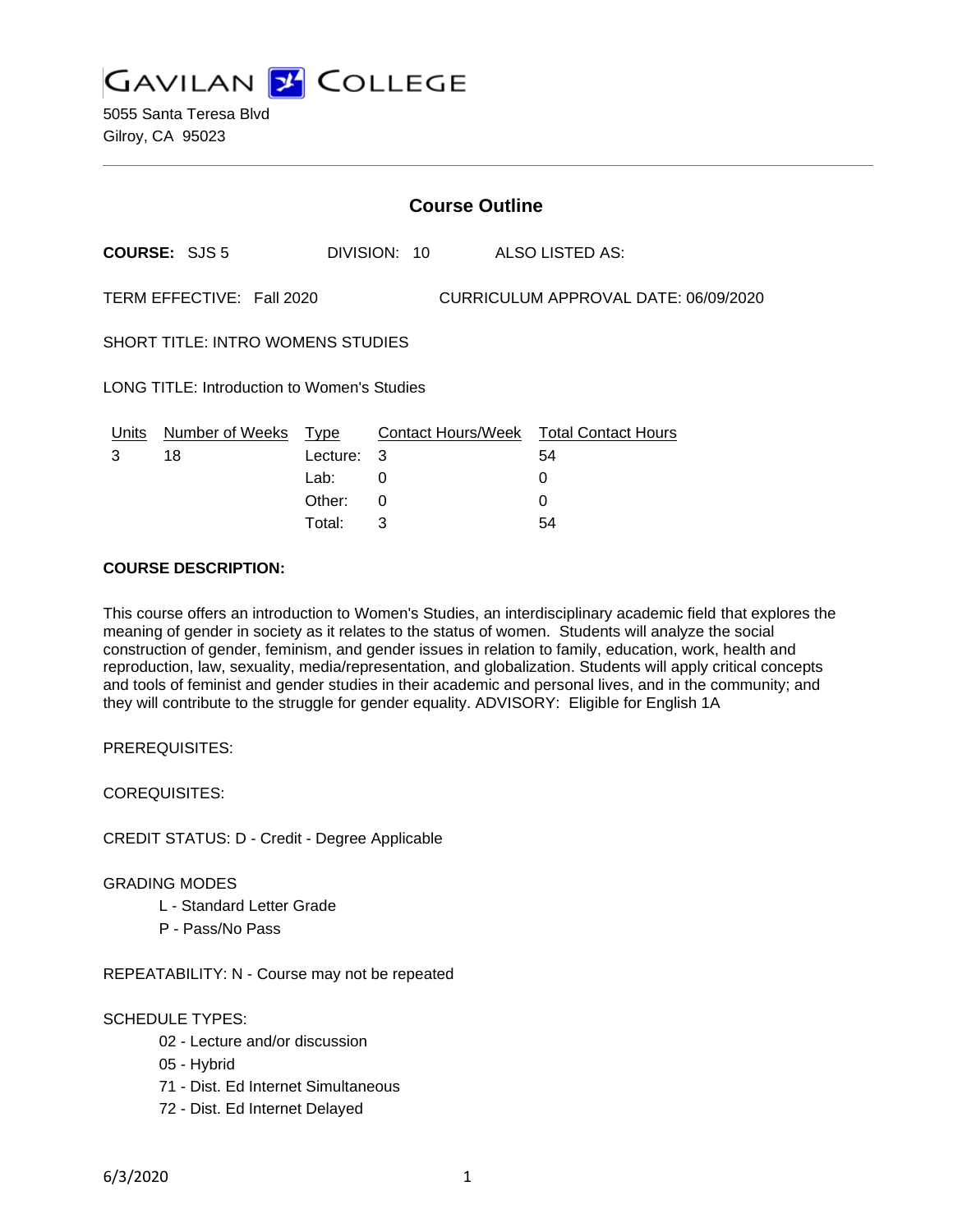# **STUDENT LEARNING OUTCOMES:**

1. Use primary, secondary, and personal sources/resources to investigate the social construction of gender and its intersections with other socially-constructed categories of difference (such as race, ethnicity, nationality, class, sexuality, ability, appearance, age, and others)

Measure of assessment: Class writing project and/or class research project and/or questions on final exam

Year assessed, or planned year of assessment: 2019

Semester: Fall

This SLO addresses cultural diversity: true

2. Describe and employ fundamental concepts, theories, history, and contemporary manifestations of feminism as expressed in social justice movements dedicated to eliminating gender and other inequities

Measure of assessment: Research project

Year assessed, or planned year of assessment: 2019

This SLO addresses cultural diversity: true

3. Use a variety of tools and methods to apply concepts of Women's and Gender Studies to their communities and their own academic, occupational, and personal experiences

Measure of assessment: End of semester written assessment of social justice methods Year assessed, or planned year of assessment: 2019

# **CONTENT, STUDENT PERFORMANCE OBJECTIVES, OUT-OF-CLASS ASSIGNMENTS**

Curriculum Approval Date: 06/09/2020

Weeks 1-2 -the social construction of gender and its intersectionality with other socially-constructed categories of difference . Students will explore social constructs as they relate to gender and other identity categories, identifying historical and current social constructs and and gender norms, and exploring their purposes and drawbacks. Students will describe other categories of difference, and demonstrate understanding of intersectionality in a variety of settings. Students will explore the promise of liberal democratic values and contrast those with demographic and political realities locally and in the United States. Students will create their own definition of feminism, and analyze several examples of historical and contemporary feminist thought and action. Students will analyze popular language to understand blatant and subtle gender bias as they occur daily. Students will locate themselves in terms of gender, especially the "do" vs. "am" gender dichotomy.

Weeks 3-4--the first, second and third waves of U.S. women's / gender rights activism today. Students will survey and assess the history of the struggles for women's rights, feminist gains, LGBTQ liberation, and gender equity. They will compare and contrast methods used by the various movements and evaluate successes, draws, and failures in the history of these movements. Students will explore barriers to social change and structural violence issues that privilege some individuals and groups while denying opportunities to others.

Week 5--women's issues in relation to family. Students will demonstrate understanding of patriarchal vs. alternative family structures, assessing the historical reasons why various structures have been adopted by various people or groups at various times. Students will evaluate the roles of class, ethnicity, sexual orientation, and other factors in the structure of family and familial power. Students will assess various models of child-raising and parenting and consider what impact parenting has upon identity and social roles. Students will evaluate the frequency and type of family violence, and its impact upon the institution, individuals, and society.

Week 6--education issues?socialization, opportunity, gender. Students will become familiar with basic research on gender socialization and will provide examples of such socialization as it occurs today. Students will consider the impact of sexism and gender bias on their own educational experiences and the curriculum at their college. Students will study the structures of K-12 and higher education in the United States and critique gendered curriculum, opportunity, affirmative action, equal opportunity in sports, and other factors in the education of young people.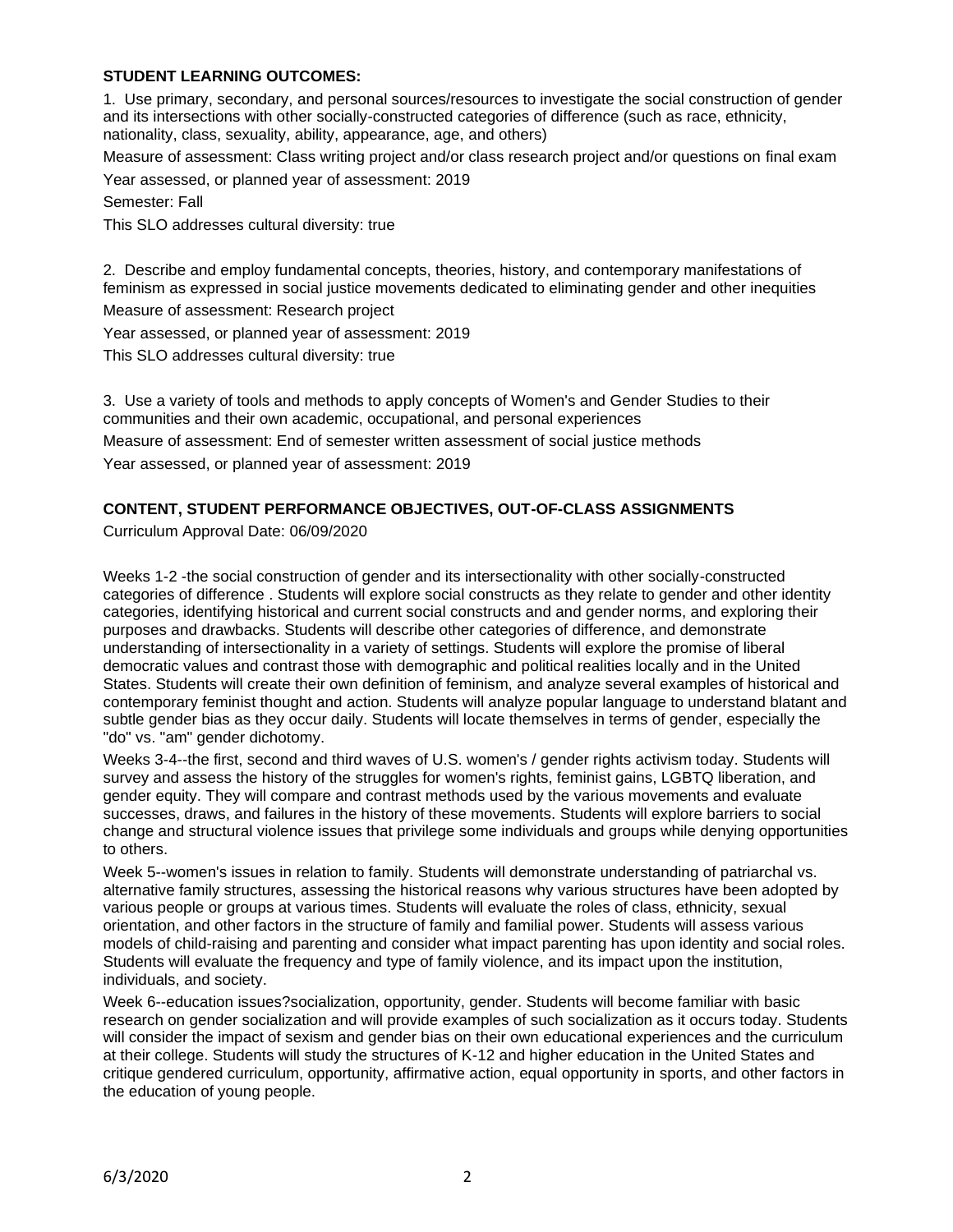Week 7--work and leadership issues. Students will demonstrate understanding of power, privilege, social location, and intersectionality of oppression in occupational and labor structures in the United States. Students will analyze traditional definitions of leadership, constructing a counter model and evaluating barriers to its implementation.

Weeks 8-9--health, sexuality, and reproductive issues. Students will develop a rich comprehension of both feminist and queer approaches to the social and cultural construction of gender, sex, and sexuality. Students will look at body and gender identity as they relate, or don't relate, to health, sexuality, and reproduction. Students will discuss different conceptions of reproductive and medical justice and apply these to contemporary law and practice in the US and/or globally. Students will demonstrate understanding of "complicating gender" politics and practices, and of vocabulary appropriate to a gender-diverse society.

Week 10?women, power, and politics. Students will examine women?s participation in US politics as citizens, voters, consumers, activists, and elites functioning within political and economic structures. Students will demonstrate understanding of the mobilization of women into politics through the suffrage movement and the modern women?s movement; the role of gender in shaping public opinion and electoral behavior; public opinion and electoral behavior on gender issues; women?s activities within the political parties; the experiences of women candidates and officeholders. Students will also each select a gender issue of local, state, or national interest and critique policymaking on this issue. Students will also consider the meaning and nature of political and economic gender equality, and analyze the ways that gender intersects with other categories such as race and ethnicity.

Week 11--women and media representation. Students will demonstrate that they understand and can evaluate gendered communication systems and gendered news production. Students will learn and practice feminist methodologies and methods in communication research (textual, audience, and/or production based). They will critique the media's role in constructing gender in media form including advertising, magazines, film, television, news, radio, and the Internet and new media.

Week 12--globalization and women's rights. Students will explain how globalization reshapes both men?s and women?s positions as workers and political subjects and the gendered terms on which transnational power dynamics play out. They will demonstrate how gender permeates important institutions, particularly workplaces, the government, migrant labor, development programs, the military, and social change movements. Students will assess how gender emancipation can alter inequalities of class, nation, class, and ethnicity. And students will imagine a form of gender justice that intersects with economic and social justice for all.

Weeks 13-16 can include more information on any of the above, or new foci on

?women and the fine arts

?women and literature

?women and sports

--body politics and resistance

--local gender issues

Week 17--Final exam

# **METHODS OF INSTRUCTION:**

May include: Lecture, discussion, role play, small group role plays and problem-solving, small-group reading and writing exercises with text; video and audio; student panels, presentations, debates, and reports; other methods as needed.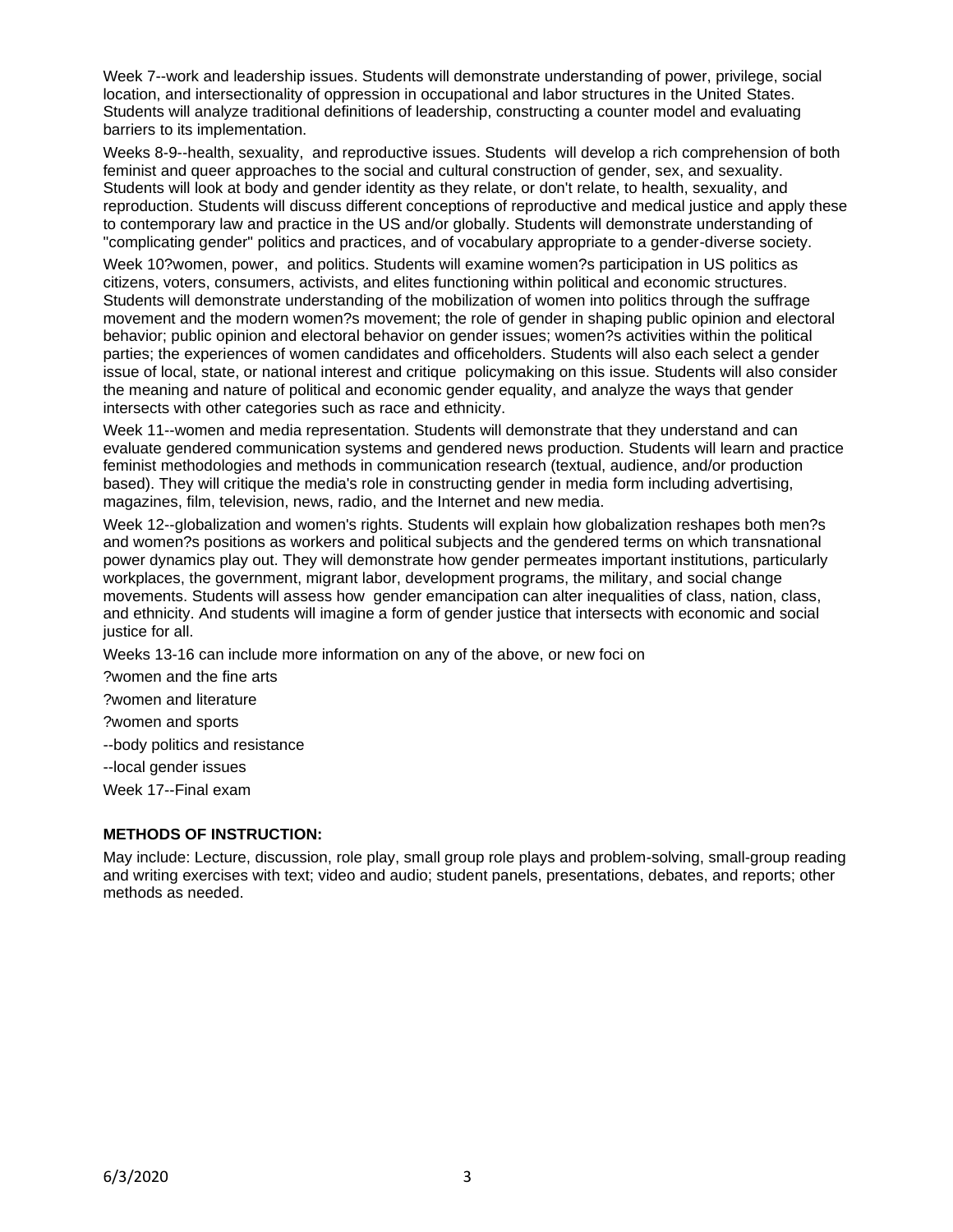# **OUT OF CLASS ASSIGNMENTS:**

### Required Outside Hours: 6

Assignment Description: Students will consider in a personal paper how the social construction of gender and its intersectionality with other socially-constructed categories of difference is present in their own lives. They will document evidence of these concepts in media and other aspects of life.

#### Required Outside Hours: 6

Assignment Description: Students will interview women who have lived through and been affected by second and third waves of U.S. women's / gender rights activism today, and present their findings in a written paper.

#### Required Outside Hours: 6

Assignment Description: Students will observe younger students in an educational setting and write about how gender- and other socialization are used.

#### Required Outside Hours: 6

Assignment Description: Students will choose a topic relating to health, sexuality, and/or reproductive issues for a research paper, defining a question they wish to have answered and addressing it using peerreviewed scholarship.

Required Outside Hours: 6

Assignment Description: Students will select a community issue relating to women or gender, and thoroughly research the issue and related policies. Students will write a paper suggesting possible solutions or remedies, and present the information to the governmental or non-governmental agency that has the power to make change. Students will evaluate their experience and consider how to best pursue social change goals at the local or state level.

## **METHODS OF EVALUATION:**

Writing assignments

Percent of total grade: 70.00 %

Students will write a variety of formal and informal responses to readings, research, discussion, and field work.

Problem-solving assignments

Percent of total grade: 15.00 %

Students will work on contemporary and community concerns with a problem-solving mentality and report results of their observations and work.

Skill demonstrations

Percent of total grade: 15.00 %

Students will demonstrate ability to apply theory and skills discussed in class to real-life personal, occupational, or community situations.

CULTURAL DIVERSITY:

1. Use primary, secondary, and personal sources/resources to investigate the social construction of gender and its intersections with other socially-constructed categories of difference (such as race, ethnicity, nationality, class, sexuality, ability, appearance, age, and others)

2. Describe and employ fundamental concepts, theories, history, and contemporary manifestations of feminism as expressed in social justice movements dedicated to eliminating gender and other inequities

3. Use a variety of tools and methods to apply concepts of Women's and Gender Studies to their communities and their own academic, occupational, and personal experiences